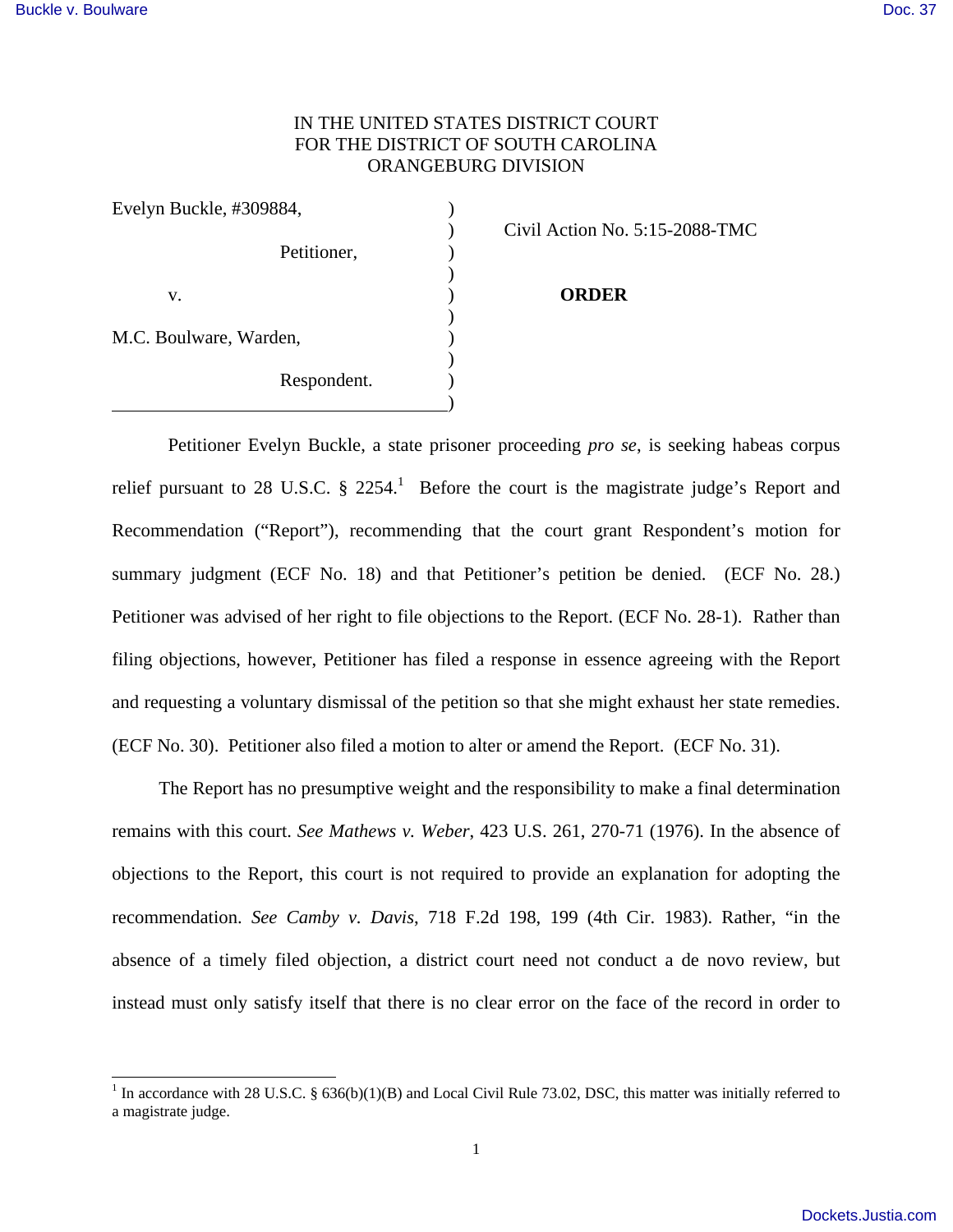accept the recommendation." *Diamond v. Colonial Life & Acc. Ins. Co.*, 416 F.3d 310, 315 (4th Cir. 2005) (quoting Fed. R. Civ. P. 72 advisory committee's note).

 In lieu of filing objections, Petitioner filed a "motion to withdraw habeas corpus application to proceed back to state court." (ECF No. 30). In that motion, Petitioner asks this court to allow her to withdraw her habeas claims so that she may exhaust her state remedies. (ECF No. 30). She claims that she seeks this relief because of "after-discovered evidence." (ECF No. 30 at 1). Petitioner seeks the same relief in her motion to alter or amend the Report. (ECF No. 31).

 Respondent has filed a reply to Petitioner's objections and a response to her motion. (ECF Nos. 33, 34). In those filings, Respondent asks this court to deny the request to dismiss the claims because she has not indicated any "after-discovered evidence" that would permit her to present the unexhausted claims in state court. (ECF Nos. 33 at 2; 34 at 2). Thus, Respondent claims that any future PCR applications would be barred, and accordingly, the dismissal would be futile. (ECF Nos. 33 at 2; 34 at 2).

 Fed. R. Civ. P. 41(a)(2) provides district courts with authority to dismiss an action at Petitioner's request even after Respondent has filed a motion for summary judgment. As a general rule, "[a] plaintiff's motion under Rule  $41(a)(2)$  for dismissal without prejudice should not be denied absent substantial prejudice to the defendant." *S.A. Andes v. Versant Corp.*, 788 F.2d 1033, 1036 (4th Cir. 1986) (citation omitted). In determining whether a Petitioner's request for voluntary dismissal will cause "substantial prejudice to the defendant," district courts should consider all relevant factors under the circumstances, including: "(1) the opposing party's effort and expense in preparing for trial; (2) excessive delay or lack of diligence on the part of the movant; (3) insufficient explanation of the need for a dismissal; and (4) the present stage of the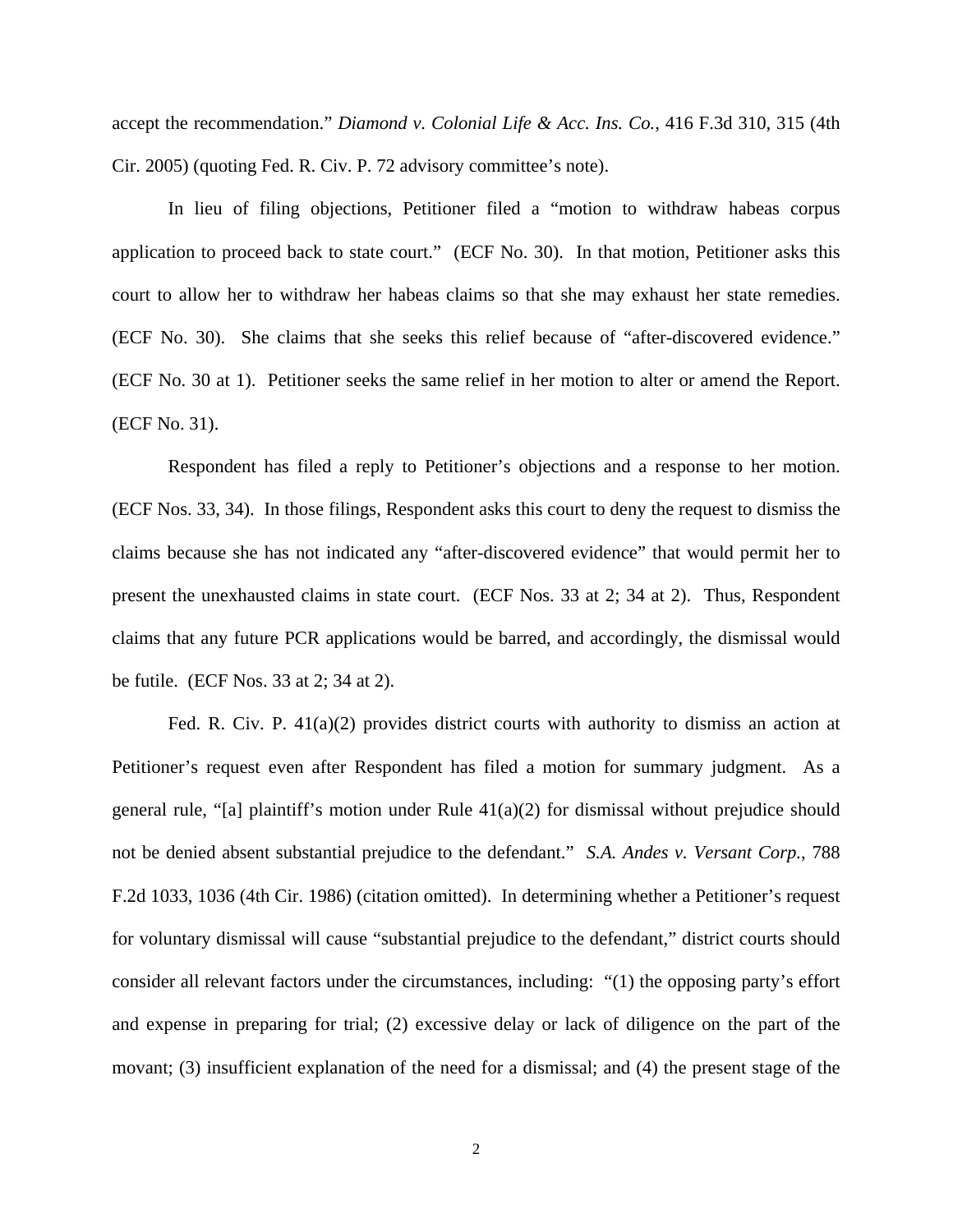litigation, *i.e.*, whether a motion for summary judgment is pending." *Gross v. Spies*, No. 96- 2146, 1998 WL 8006, at \*5 (4th Cir. Jan. 13, 1998) (citations omitted). "[P]rejudice to the defendant does not result from the prospect of a second lawsuit" or "the possibility that the plaintiff will gain a tactical advantage over the defendant in future litigation." *Davis v. USX Corp.*, 819 F.2d 1270, 1274–75 (4th Cir. 1987) (citations omitted).

 After a consideration of the briefing and relevant factors, the court finds that the motion for voluntary withdrawal should be granted. Respondent has not argued that it will suffer substantial prejudice from granting the dismissal. Respondent instead focuses his arguments on whether the claims would be barred as futile. Under South Carolina law,

All grounds for relief available to an applicant under this chapter must be raised in his original, supplemental or amended application. Any ground finally adjudicated or not so raised, or knowingly, voluntarily and intelligently waived in the proceeding that resulted in the conviction or sentence or in any other proceeding the applicant has taken to secure relief, may not be the basis for a subsequent application, unless the court finds a ground for relief asserted which for sufficient reason was not asserted or was inadequately raised in the original, supplemental or amended application.

S.C. Code Ann. § 17-27-90. Thus, "'[a]ny issue which could have been raised in the initial state PCR action cannot be raised in a second PCR action.'" *Primus v. Padula*, 555 F. Supp. 2d 596, 612 (D.S.C. 2008) (quoting *Wilson v. Moore,* 999 F. Supp. 783, 789 (D.S.C. 1998)). In this case, Petitioner claims she has after-discovered evidence, which may be sufficient reason why the evidence was not raised in the original application. In such an event, the claims may not be barred.

 The court finds that Petitioner's motion for voluntary dismissal (ECF No. 30) should be **GRANTED**. The motion to alter or amend the Report (ECF No. 31), as well as Respondent's motion for summary judgment (ECF No. 18), are **DENIED as MOOT**. The court **MOOTS** the Report.